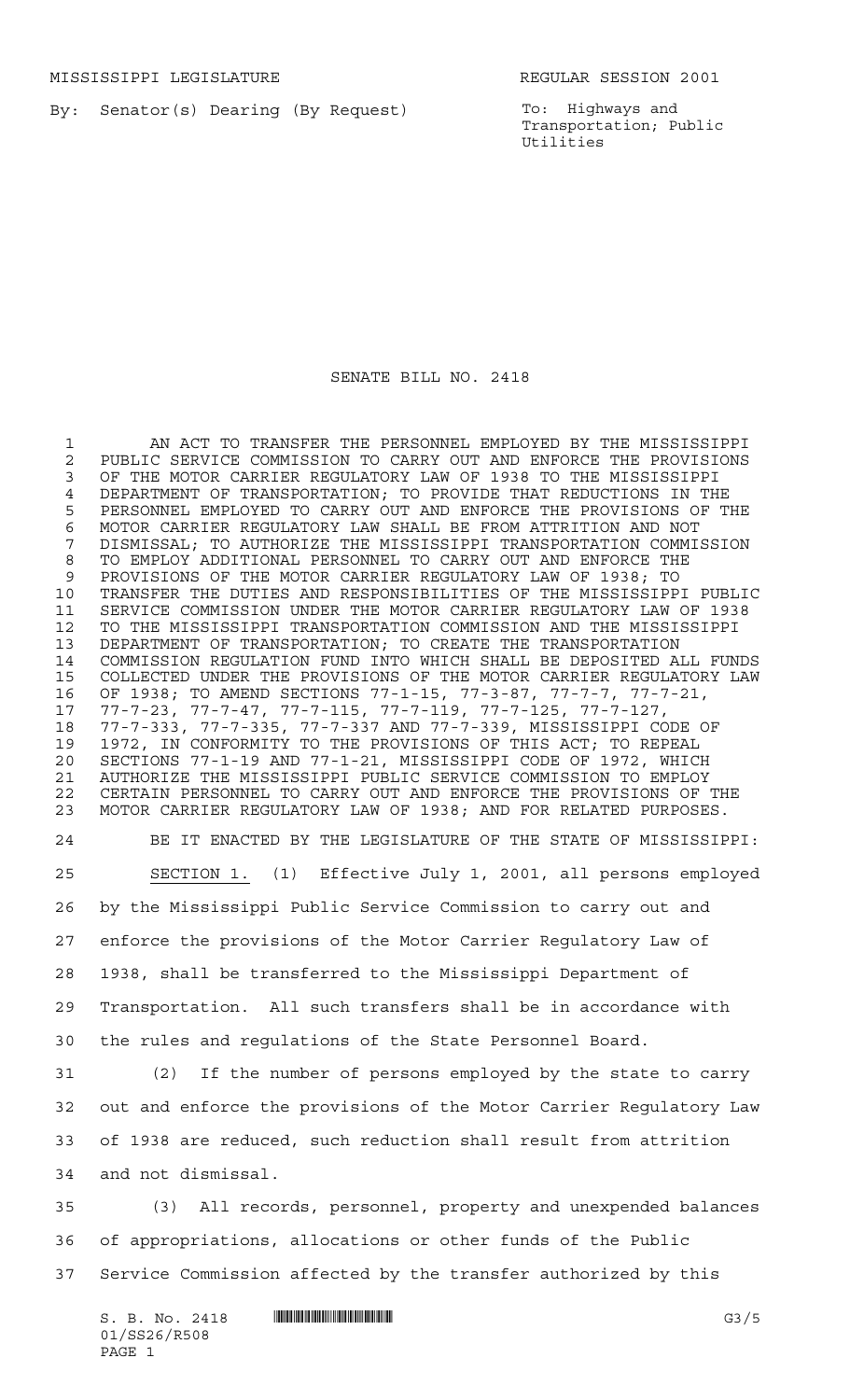section, shall be transferred to the Mississippi Department of Transportation.

 SECTION 2. The Mississippi Transportation Commission is authorized to employ the following additional employees to carry out and enforce the provisions of the Motor Carrier Regulatory Law of 1938:

 (a) An assistant secretary and two (2) stenographer-clerks;

 (b) One (1) combined bookkeeper and stenographer; (c) One (1) stenographer competent to serve as a reporter of evidence taken before the commission; and

(d) Twelve (12) additional employees.

 SECTION 3. For the purpose of enforcing the provisions of the Mississippi Motor Carrier Regulatory Law of 1938, the Mississippi Transportation Commission is hereby authorized to employ, in addition to other necessary personnel, one (1) chief enforcement officer and thirty-one (31) inspectors, the salaries of whom shall be fixed by the commission. The chief enforcement officer and the inspectors shall devote their full time to the performance of their duties and shall take an oath to faithfully perform the duties of their position. The commission shall require bonds to be carried on such employees as the commission may deem necessary, the cost thereof to be paid by the commission. The chief enforcement officer and inspectors shall be qualified by experience and training in law enforcement or investigative work, and shall attend and satisfactorily complete an appropriate course of instruction established by the Commissioner of Public Safety at the Law Enforcement Officers Training Academy. The chief enforcement officer and the inspectors shall be selected after an examination as to physical and mental fitness. Such employees shall be citizens of the United States and the State of Mississippi, and of good moral character. All such employees

01/SS26/R508 PAGE 2

 $S. B. No. 2418$  . The set of  $\mathbb S$  and  $\mathbb S$  and  $\mathbb S$  and  $\mathbb S$  and  $\mathbb S$  and  $\mathbb S$  and  $\mathbb S$  and  $\mathbb S$  and  $\mathbb S$  and  $\mathbb S$  and  $\mathbb S$  and  $\mathbb S$  and  $\mathbb S$  and  $\mathbb S$  and  $\mathbb S$  and  $\mathbb S$  and  $\mathbb S$  and  $\mathbb S$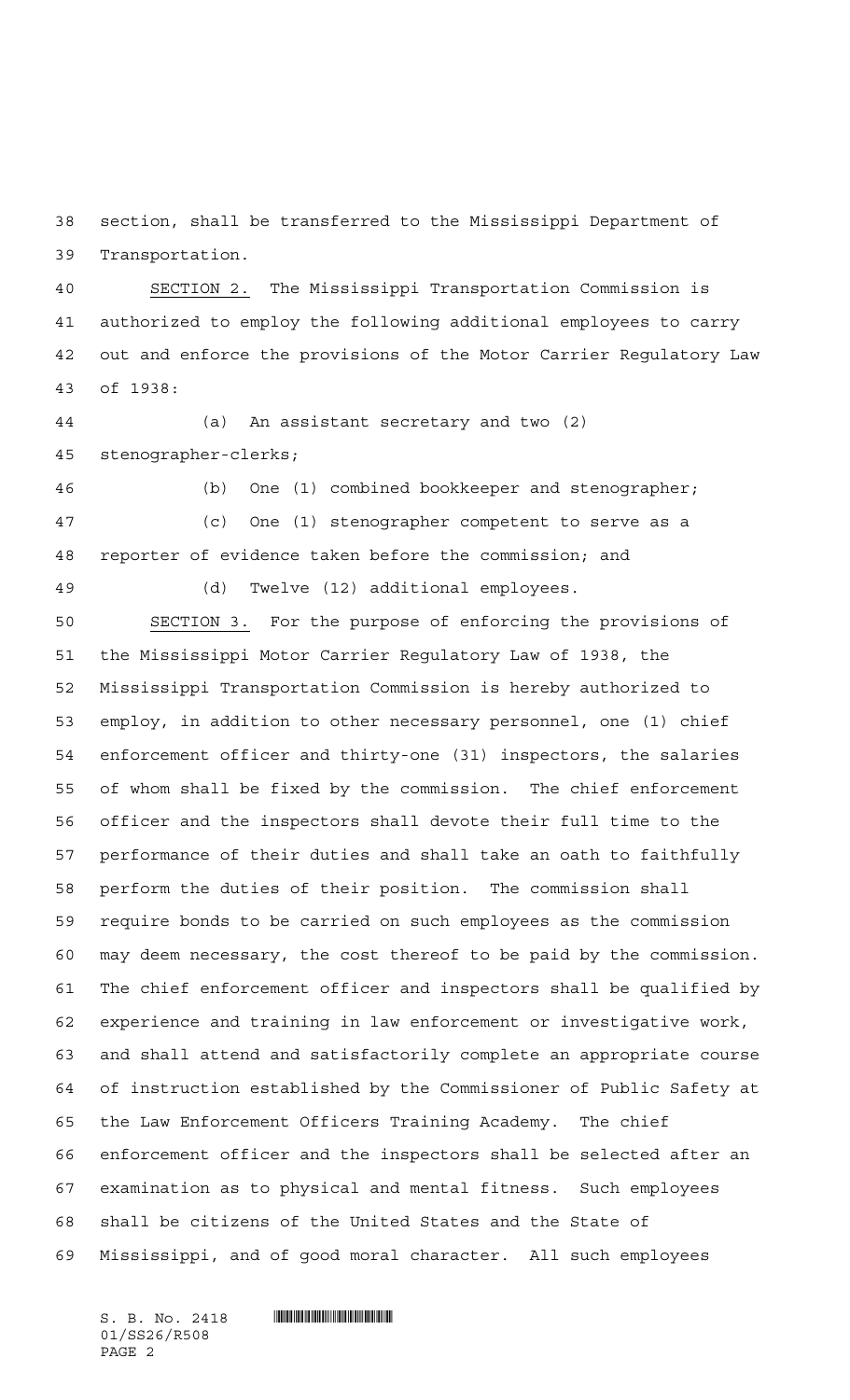shall be appointed by the commission and shall be subject to removal at any time by the commission.

 SECTION 4. From and after July 1, 2001, the duties and responsibilities of the Mississippi Public Service Commission under the Motor Carrier Regulatory Law of 1938 shall be transferred to the Mississippi Transportation Commission and the Mississippi Department of Transportation.

 SECTION 5. There is hereby established in the State Treasury a special fund to be known as the "Transportation Commission Regulation Fund." The fund shall be the sole fund for the deposit of all monies collected by the Mississippi Transportation Commission or the Mississippi Department of Transportation under the provisions of the Motor Carrier Regulatory Act of 1938. The fund shall be audited annually by the State Auditor.

 SECTION 6. Section 77-1-15, Mississippi Code of 1972, is amended as follows:

 77-1-15. (1) There shall be an executive secretary of the commission, hereinafter referred to in this chapter as the secretary, to be appointed by the commission, by and with the advice and consent of the Senate, for the term of the commissioners. The secretary must have the same qualifications as the commissioners and shall be subject to the same disqualifications and to like penalties, except that he shall not be liable to impeachment. He shall receive a salary fixed by the Legislature. He shall take the oath of office and shall be removable at the pleasure of the commission, which may fill any vacancy until the Senate confirms a successor. The secretary shall make bond as provided for other state officers, in the sum of Ten Thousand Dollars (\$10,000.00), conditioned upon the faithful performance of the duties of his office.

 (2) The secretary shall collect all fees and penalties collected by or paid to the commission, and shall cover the same into the State Treasury **\*\*\***.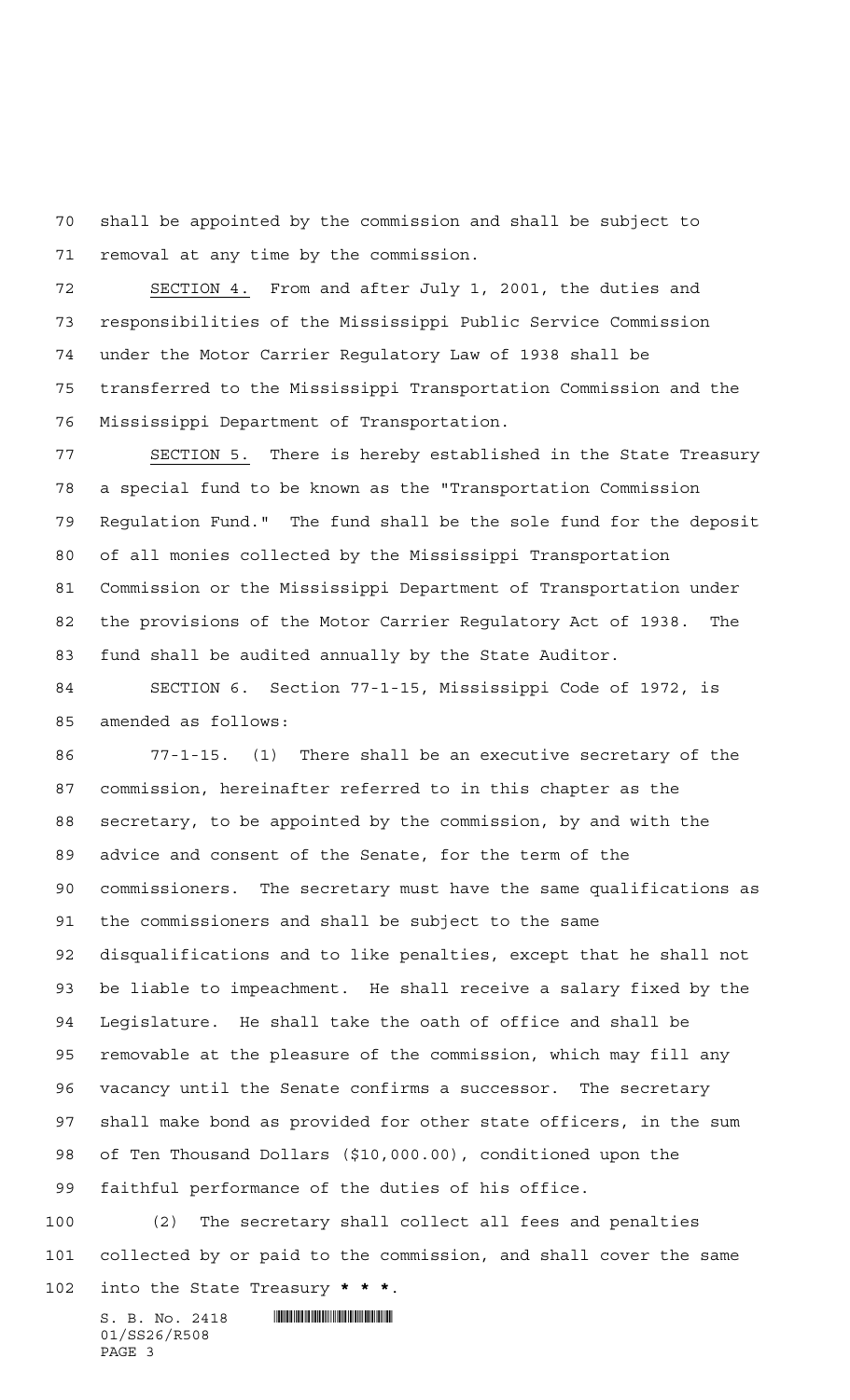(3) The secretary of the commission shall be the custodian of all records, documents, and the seal of the commission. He shall issue all citations, subpoenas and other rightful orders and documents, and perform all other duties usually required of such officer, and as required by the commission.

 (4) It shall be the duty and responsibility of the secretary to supervise and manage the offices and staff of the Public Service Commission and formulate written policies and procedures for the effective and efficient operation of the office and present these policies and procedures to the board for promulgation.

 SECTION 7. Section 77-3-87, Mississippi Code of 1972, is amended as follows:

 77-3-87. All reasonable and necessary expenses of the administration of the duties imposed on the Public Utilities Staff and on the commission by Title 77, Mississippi Code of 1972, excluding the reasonable and necessary expenses of the administration and enforcement by the commission of the laws of this state pursuant to Chapter **\*\*\*** 9 of Title 77, Mississippi Code of 1972, shall be provided as follows: There is hereby levied a tax upon (a) all utilities, the rates of which are subject to regulation by the provisions of this chapter and upon (b) all utilities not subject to such rate regulation which furnish to the ultimate consumer utility services of the type described by subparagraph (i) of paragraph (d) of Section 77-3-3 and otherwise subject to regulation by the provisions of this chapter, such levy to be effective on the first day of each year and to be calculated as follows: The rate of the tax shall be one hundred sixty-four thousandths of one percent (164/1000 of 1%) per year, of the gross revenues from the intrastate operations of the utilities taxed under this section. The rate of the tax for electric power associations and rural electrification authorities shall be ninety thousandths of one percent (90/1000 of 1%) per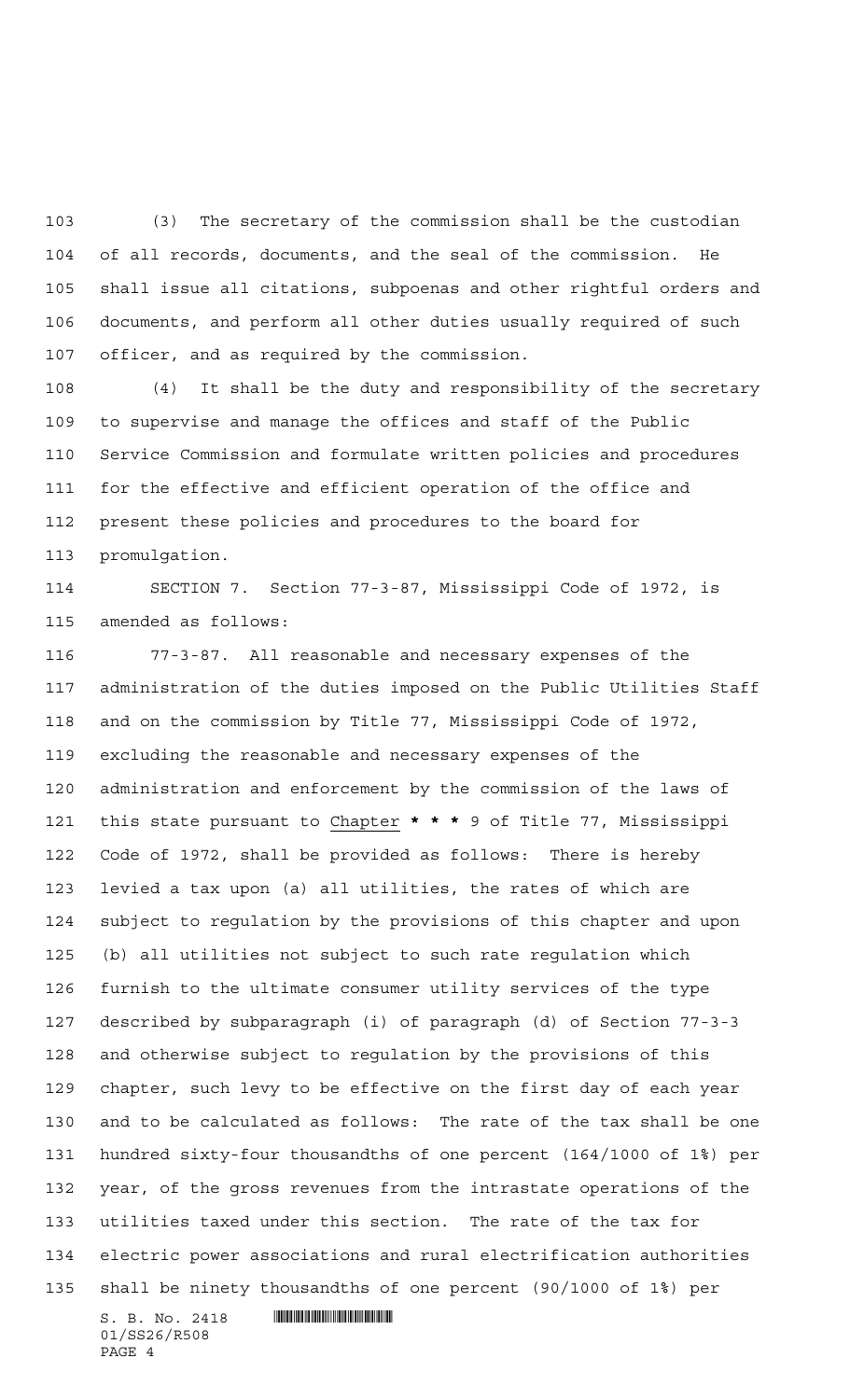year of the gross revenues from the intrastate operations of electric power associations and rural electrification authorities taxed under this section. The sum of all taxes levied by this section shall not exceed the total legislative appropriation of monies from the "Public Utilities Staff Regulation Fund" and the "Public Service Commission Regulation Fund" for the ensuing fiscal year. The commission and the Executive Director of the Public Utilities Staff shall certify to the State Tax Commission the amount of legislative appropriations of monies for the regulation of utilities. The State Tax Commission shall adjust the tax rates on a pro rata basis to generate the necessary revenues established by such legislative appropriations. Each utility which is subject to the tax levied by this section shall file a statement of its gross revenue by April 1 of each year showing the gross revenue for the preceding year's operation. These statements of gross revenue shall be filed with the State Tax Commission on forms prescribed and furnished by the State Tax Commission. The State Tax Commission shall file a copy of these statements of gross revenue with the Public Utilities Staff and the commission. The State Tax Commission shall calculate the amount of tax to be paid by each of the utilities and shall submit a statement thereof to the respective utilities, and the amount shown due in the statements to the utilities shall be paid by them within thirty (30) days thereafter to the State Tax Commission. The State Tax Commission shall furnish the Public Utilities Staff and the commission with an itemized list showing gross and net revenues, assessments, tax collections and other related information for the respective utilities. The State Tax Commission shall pay these funds into the State Treasury on the same day collected to the credit of the "Public Utilities Staff Regulation Fund" and to the "Public Service Commission Regulation Fund" in the proportion that the legislative appropriation of monies from each fund for the regulation of utilities for the ensuing fiscal year bears to the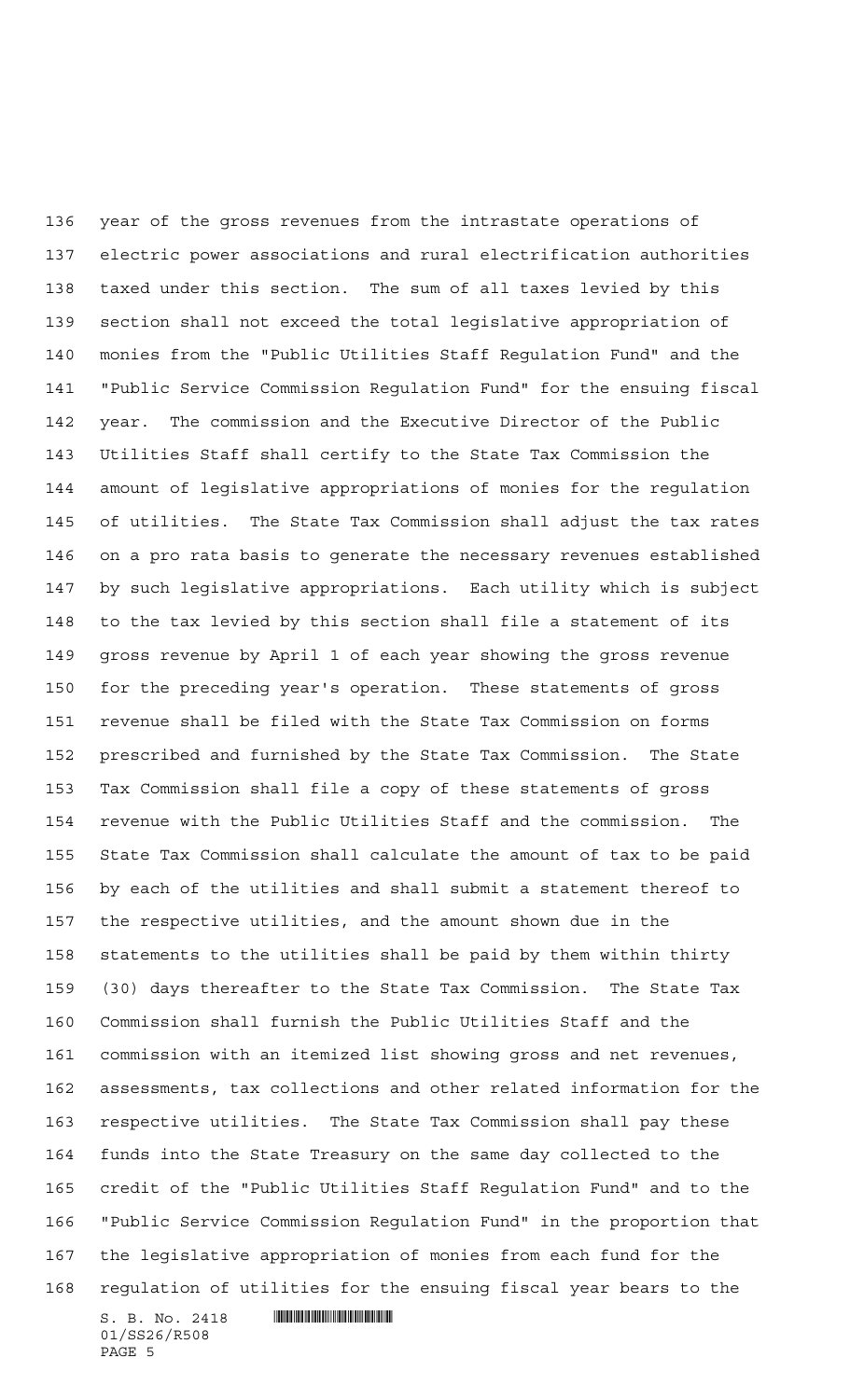total legislative appropriation of monies from both funds for the regulation of utilities for the ensuing fiscal year.

 All administrative provisions of the Mississippi Sales Tax Law, including those which fix damages, penalties and interest for nonpayment of taxes and for noncompliance with the provisions of such chapter, and all other duties and requirements imposed upon taxpayers, shall apply to all persons liable for taxes under the provisions of this chapter, and the Tax Commissioner shall exercise all the power and authority and perform all the duties with respect to taxpayers under this chapter as are provided in the Mississippi Sales Tax Law except where there is a conflict, then the provisions of this chapter shall control. The term "gross revenue" as used in this section is the total amount of all revenue derived by each of the utilities from its intrastate operations, which are subject to rate regulation under the provisions of this chapter or which constitute utility services of the type described by subparagraph (i) of paragraph (d) of Section 77-3-3 and which are regulated by this chapter and furnished to ultimate consumers. The State Tax Commission is hereby authorized to use all tax returns of any utilities available to it and to make audits as may be deemed necessary of all records of utilities in order to correctly determine the amount of such gross revenue.

 All proceeds of the above-mentioned tax are hereby allocated to the Public Utilities Staff and to the commission in the manner provided in this section for the purpose of this chapter.

 Each utility subject to the provisions of this section shall be allowed to recover, through the use of a rate adjustment clause or rider, the total amount of taxes paid by the utility pursuant to this section for the reasonable and necessary expenses of the commission and the Public Utilities Staff.

 SECTION 8. Section 77-7-7, Mississippi Code of 1972, is amended as follows:

 $S. B. No. 2418$  . Suppose the set of  $S. B. N \circ A. 2418$ 01/SS26/R508 PAGE 6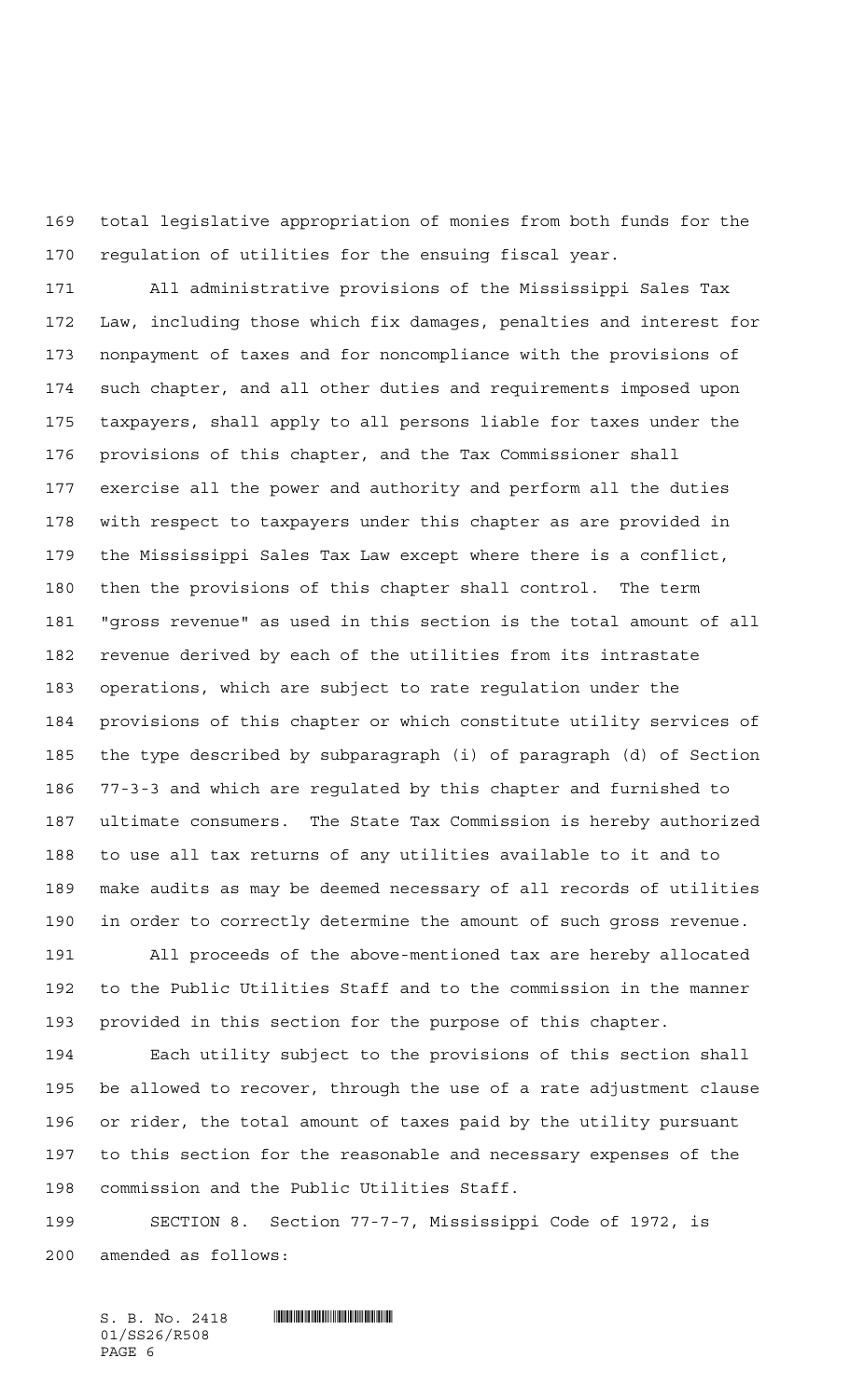77-7-7. Whenever used in this chapter unless expressly stated otherwise:

 (a) The term "person" means an individual, firm, copartnership, corporation, company, association or joint-stock association, and includes any trustee, receiver, assignee or personal representative thereof.

 (b) The term "commission" means the Mississippi Transportation Commission.

 (c) The term "highway" means every public highway or place of whatever nature open to the use of the public for purposes of vehicle travel in this state, including the streets and alleys in towns and cities.

 (d) The term "motor vehicle" and "vehicle" means any vehicle, machine, tractor, trailer or semitrailer propelled or drawn by mechanical power and used upon the highways in the transportation of passengers or property; such term, however, does not include any vehicle, locomotive or car operated exclusively on a rail or rails.

 (e) The term "common carrier by motor vehicle" means any person who or which undertakes, whether directly or by a lease or any other arrangement, to transport passengers or household goods.

 (f) The term "contract carrier by motor vehicle" means any person, not included under subsection (e) of this section, who or which, under special and individual contracts or agreements, and whether directly or by a lease or any other arrangement, transports passengers or household goods.

 (g) The term "restricted motor carrier" means all carriers of property, except household goods, by motor vehicle for compensation.

 (h) The "services" and "transportation" to which this chapter applies include all vehicles operated by, for or in the interest of any motor carrier irrespective of ownership or

 $S. B. No. 2418$  . The set of  $\mathbb{R}$  of  $\mathbb{R}$  substitution of  $S. B. N_{\mathbb{R}}$ 01/SS26/R508 PAGE 7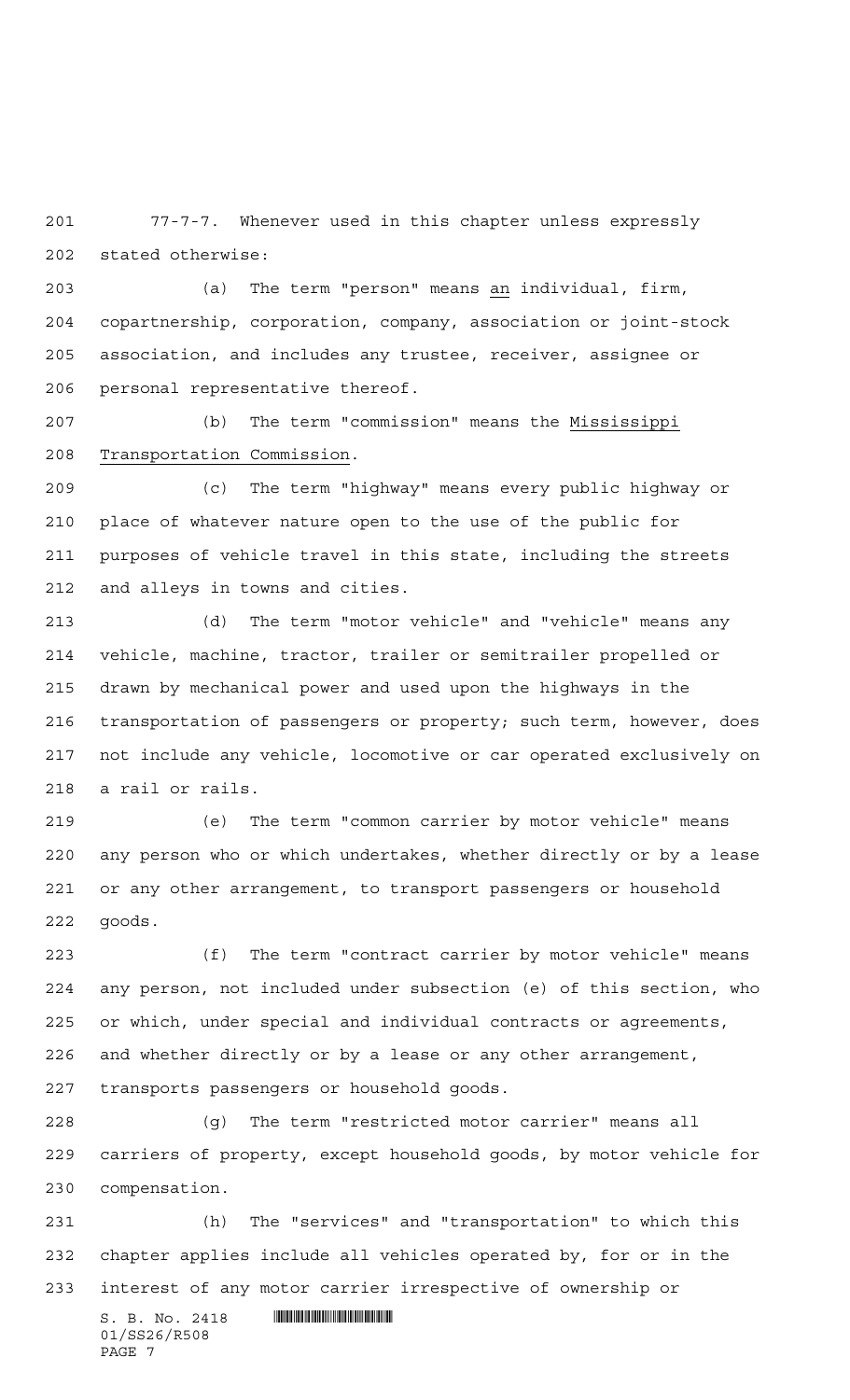contract, express or implied, together with all facilities and property operated or controlled by any such carrier or carriers and used in the transportation of passengers or property or in the performance of any service in connection therewith.

 (i) The term "certificate" means a certificate of public convenience and necessity issued by the commission to common carriers by motor vehicle and restricted common carriers by motor vehicle under this chapter.

 (j) The term "permit" means a permit issued by the commission to contract carriers by motor vehicle under this chapter.

 (k) The term "interstate permit" means a permit issued under the terms of this chapter to the holder of a certificate of public convenience and necessity, a permit, or other operating authority from the Interstate Commerce Commission.

 (l) The term "owner" or "operator" and "owner and operator" means any individual, firm, copartnership, corporation, company, association or joint stock association, and includes any trustee, receiver, assignee or personal representative thereof, to whom or to which a certificate of convenience and necessity or permit or interstate permit has been issued by the **\*\*\*** commission.

 (m) The term "vanpooling" means a nonprofit arrangement entered into to provide for the transportation of persons to and from their places of employment utilizing a motor vehicle manufactured primarily for the transporting of not less than eight (8) nor more than fifteen (15) people, and where the costs of operating said vehicle, including reasonable vehicle depreciation costs, are paid for by those people utilizing such arrangement. SECTION 9. Section 77-7-21, Mississippi Code of 1972, is amended as follows:

 77-7-21. No restricted motor carrier not exempted in this chapter shall engage in intrastate operation on any highway within

 $S. B. No. 2418$  . So and the set of  $R$ 01/SS26/R508 PAGE 8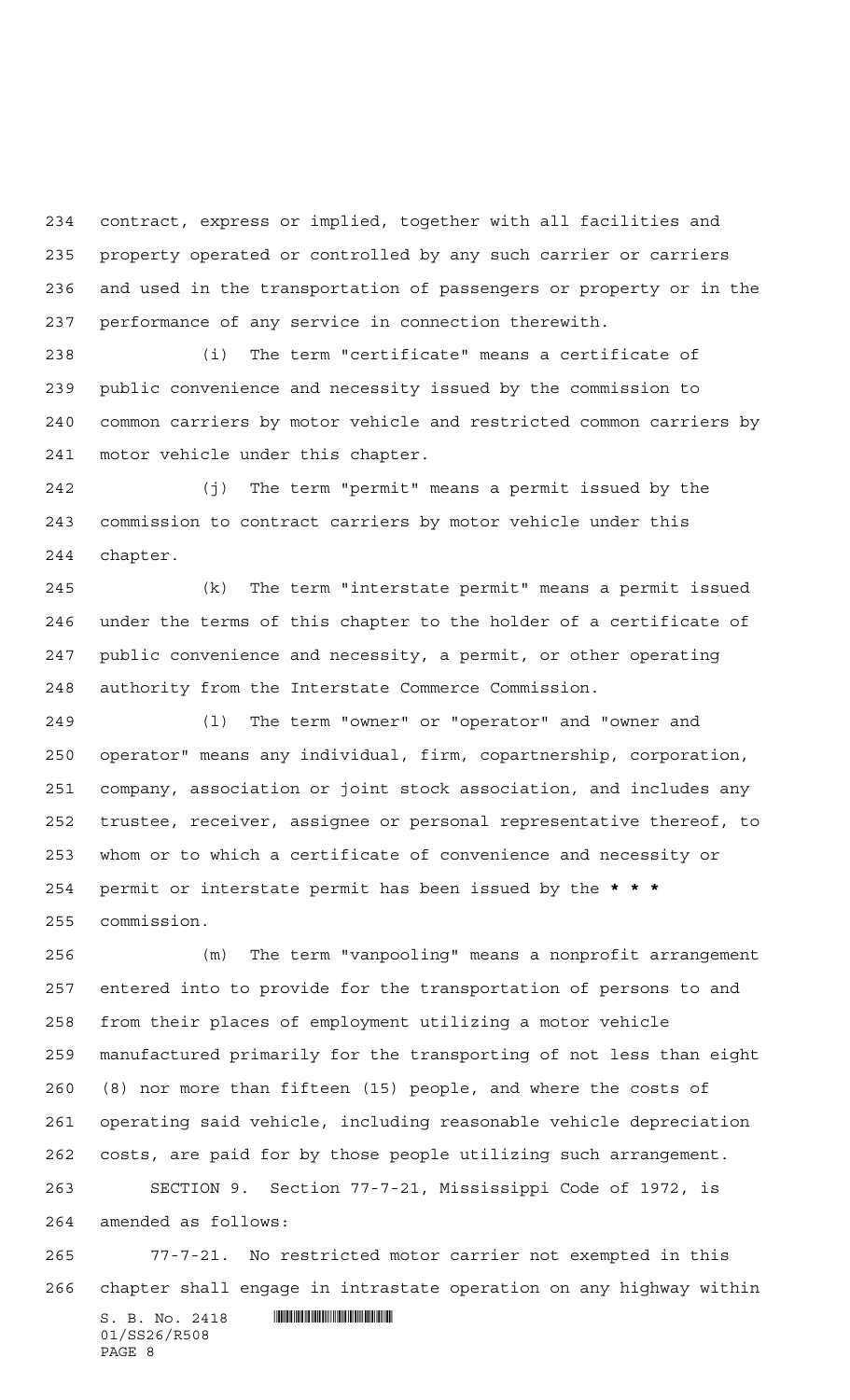the state unless such carrier is in compliance with the

 requirements of the laws and regulations of the **\*\*\*** commission. SECTION 10. Section 77-7-23, Mississippi Code of 1972, is amended as follows:

 77-7-23. The **\*\*\*** commission shall promulgate rules, regulations and procedures for the regulation of minimum amounts of financial responsibility relating to insurance requirements and self-insurance authorization, safety of operations and appointment of agents of service of process for restricted motor carriers. SECTION 11. Section 77-7-47, Mississippi Code of 1972, is

amended as follows:

 77-7-47. If the commission should decide that an emergency exists at any time, said commission is hereby authorized and empowered to issue a temporary certificate of convenience and necessity or temporary contract carrier permit to fit applicants, and the State Tax Commission is hereby authorized to collect inspection fees and issue temporary identification credentials to any owner or operator to whom a temporary certificate of convenience and necessity or a temporary contract carrier permit has been issued by the **\*\*\*** commission. The State Tax Commission is also hereby authorized to issue to holders of temporary certificates of convenience and necessity or temporary contract carrier permits the necessary road and bridge privilege license tax temporary permits in the same manner as temporary or seasonal permits are now issued under the provisions of Chapter 19 of Title 27, Mississippi Code of 1972. No temporary certificate of convenience and necessity or contract carrier permit shall be issued by the commission for a period of time less than one (1) month or longer than six (6) months. Reissue of such certificate or permit is hereby authorized if, in the opinion of the commission, such is justified.

 SECTION 12. Section 77-7-115, Mississippi Code of 1972, is amended as follows:

 $S. B. No. 2418$  . Similar and the set of  $R$ 01/SS26/R508 PAGE 9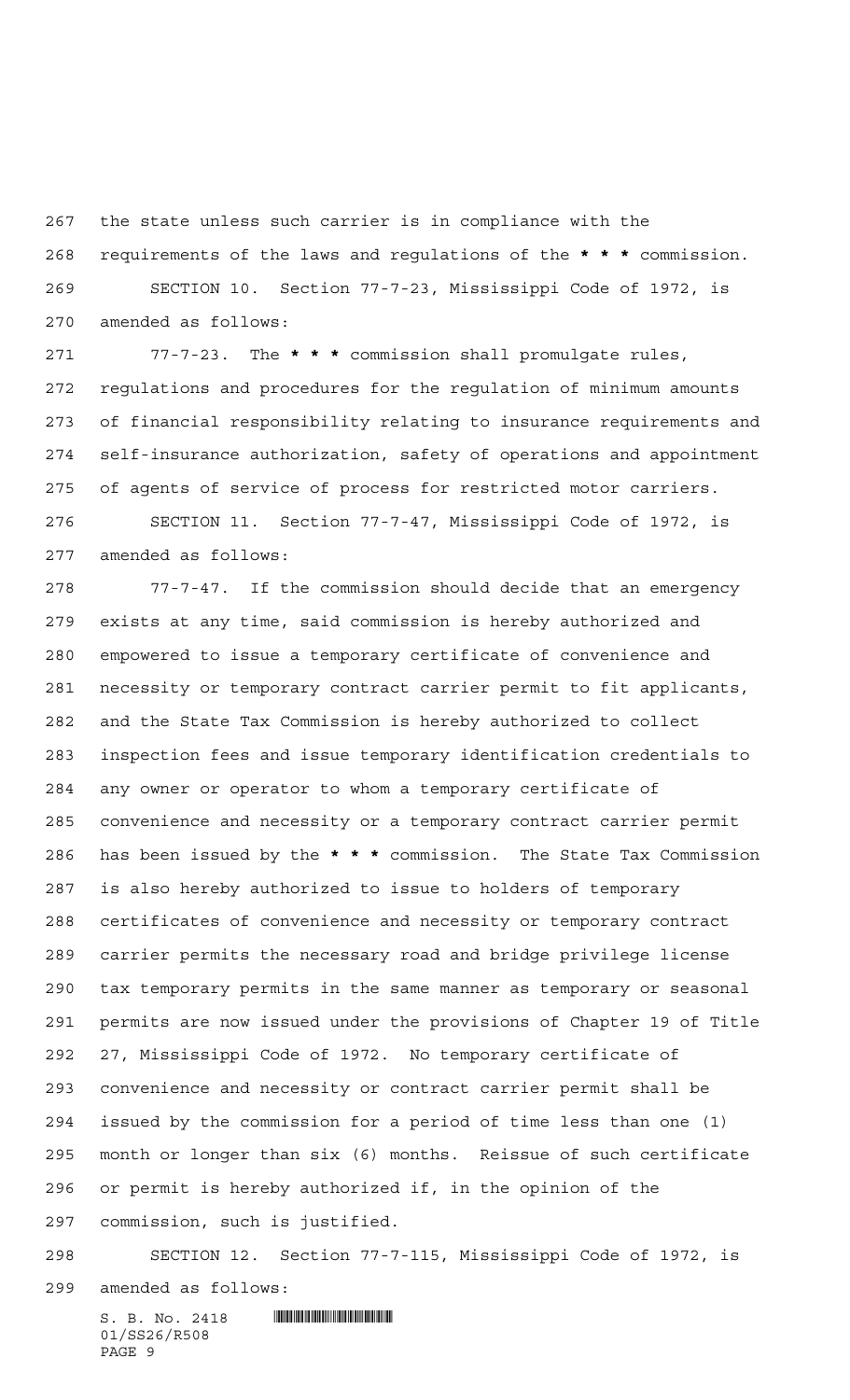77-7-115. On or before January 1 of each year, or prior to commencement of business, every holder of a certificate of convenience and necessity or permit or interstate authority issued by the Interstate Commerce Commission upon whom the fee is levied by Section 77-7-119, shall pay to the **\*\*\*** commission **\*\*\*** an amount equal to the fees imposed in the section for each vehicle operated within this state.

 SECTION 13. Section 77-7-119, Mississippi Code of 1972, is amended as follows:

 77-7-119. (1) It shall be unlawful for any holder of a certificate of public convenience and necessity or permit, issued in accordance with this chapter, to operate over the highways of this state unless there shall be accompanying each vehicle so operated a receipt which shall have been procured from the **\*\*\*** commission as herein required. The receipts shall bear necessary numbers and identification markings which, in the opinion of the **\*\*\*** commission, are necessary to carry out the provisions of this section. The receipts required hereby shall be obtained by each operator liable therefor for each vehicle used in the conduct of his business in this state. The **\*\*\*** commission shall collect a fee of Ten Dollars (\$10.00) for each receipt issued by the commission, and the Ten Dollar (\$10.00) fee shall not be prorated monthly.

 (2) It shall be unlawful for any holder of authority from the Interstate Commerce Commission to operate over the highways of this state unless such carrier has paid a fee of Ten Dollars (\$10.00) for each vehicle operated in or through the State of Mississippi pursuant to the Interstate Commerce Commission's single state insurance registration.

 (3) The **\*\*\*** commission is authorized to promulgate all rules and regulations necessary to enable this state to participate in the single state insurance registration system for motor carriers authorized by Section 4005 of the Intermodal

 $S. B. No. 2418$  . So and the set of  $R$ 01/SS26/R508 PAGE 10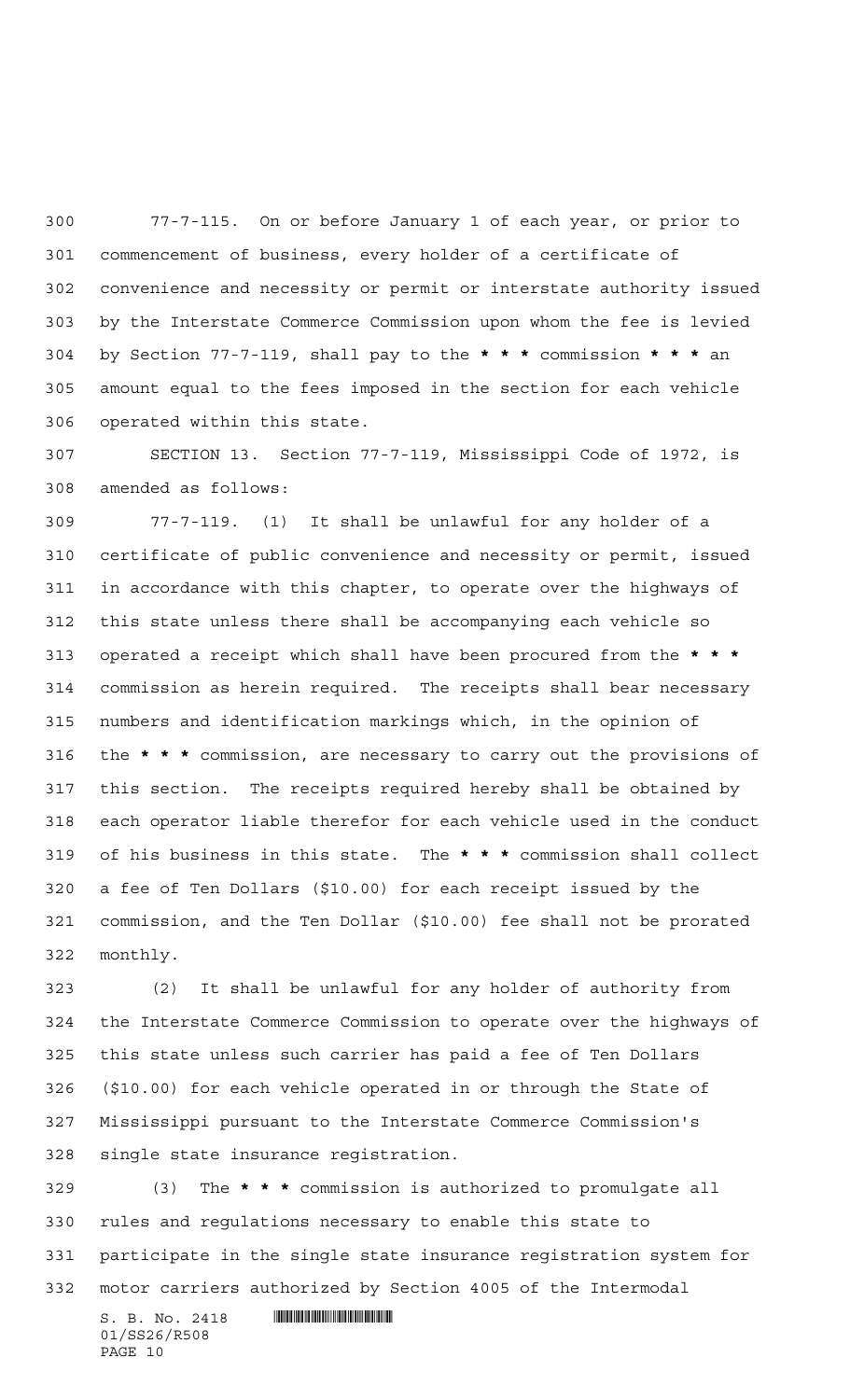Surface Transportation Efficiency Act of 1991, P.L. No. 102-240, 105 Stat. 1914 (1991), codified at 49 U.S.C.A. Section 11506 (West Supp. 1992), and by applicable rules and regulations of the Interstate Commerce Commission and any amendments thereto.

 SECTION 14. Section 77-7-125, Mississippi Code of 1972, is amended as follows:

 77-7-125. The **\*\*\*** commission shall have the sole and complete power and authority to issue registration receipts to owners and operators required to have the receipts.

 SECTION 15. Section 77-7-127, Mississippi Code of 1972, is amended as follows:

 77-7-127. All funds collected by the **\*\*\*** commission under the provisions of this chapter shall be deposited in the State Treasury to the credit of the "Transportation Commission Regulation Fund" for use by the **\*\*\*** commission for the administration and enforcement of the laws of this state relative to the inspection, control and supervision of the business, equipment, service or accounts of motor carriers subject to this chapter.

 SECTION 16. Section 77-7-333, Mississippi Code of 1972, is amended as follows:

 77-7-333. After selection, the chief enforcement officer and the inspectors shall go through thirty (30) days of intensive instruction of the laws of this state pertaining to **\*\*\*** the Mississippi Department of Transportation **\*\*\*** and the Department of Public Safety, together with rules and regulations of all these departments, and the laws of this state pertaining to arrest. The expenses of attending such school shall be paid out of the "Transportation Commission Regulation Fund" on presentation of paid bills for travel and subsistence to the secretary of the commission.

## SECTION 17. Section 77-7-335, Mississippi Code of 1972, is amended as follows: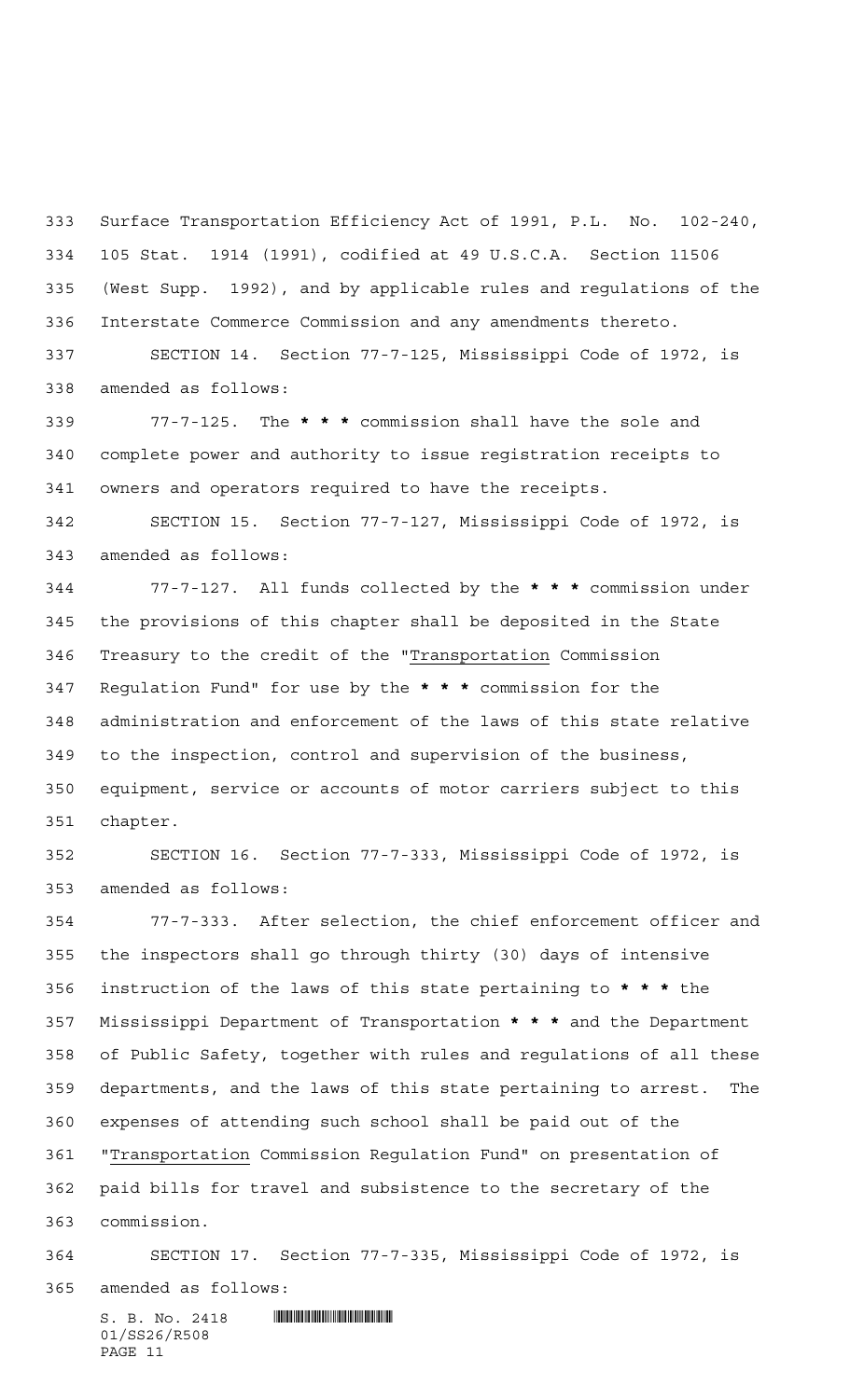(1) All inspectors on duty shall wear uniforms, shall have the right to bear arms, and shall have the authority to make arrests and hold and impound any vehicle and the contents thereof which is being operated in violation of this chapter or the commission's rules, regulations or general orders promulgated thereunder.

 (2) All inspectors shall have the authority to enforce all of the laws, rules and regulations of the Mississippi Transportation Commission upon all highways in the state and the rights-of-way of such highways and other properties as defined in Section 77-7-261; except that if any person commits an offense in violation of this chapter or the rules and regulations of this commission upon a highway in the state and be pursued by a member or inspector of the **\*\*\*** commission, such member may pursue and apprehend such offender upon any of the highways in this state, or to any other place to which such offender may flee.

 (3) All inspectors shall have the authority to aid and assist any law enforcement officer whose life or safety is in jeopardy and may arrest without warrant any fugitive from justice who has escaped or who is using the highways in the state in an attempt to flee. With the approval of the commission or its designee, inspectors of the Mississippi Department of Transportation may assist other law enforcement agencies in searching for convicted felons who have escaped or for alleged felons where there is probable cause to believe that the person being sought committed the felony and a felony had actually been committed.

 (4) Upon request of the Mississippi Highway Patrol, a sheriff of any county or the chief of police of any community and with the consent of the commission, all inspectors have the authority to assist in traffic control during time of natural disasters, such as hurricanes, tornados or floods.

 $S. B. No. 2418$  . The set of  $\mathbb{R}$  of  $\mathbb{R}$  substitution of  $S. B. N_{\mathbb{R}}$ 01/SS26/R508 PAGE 12